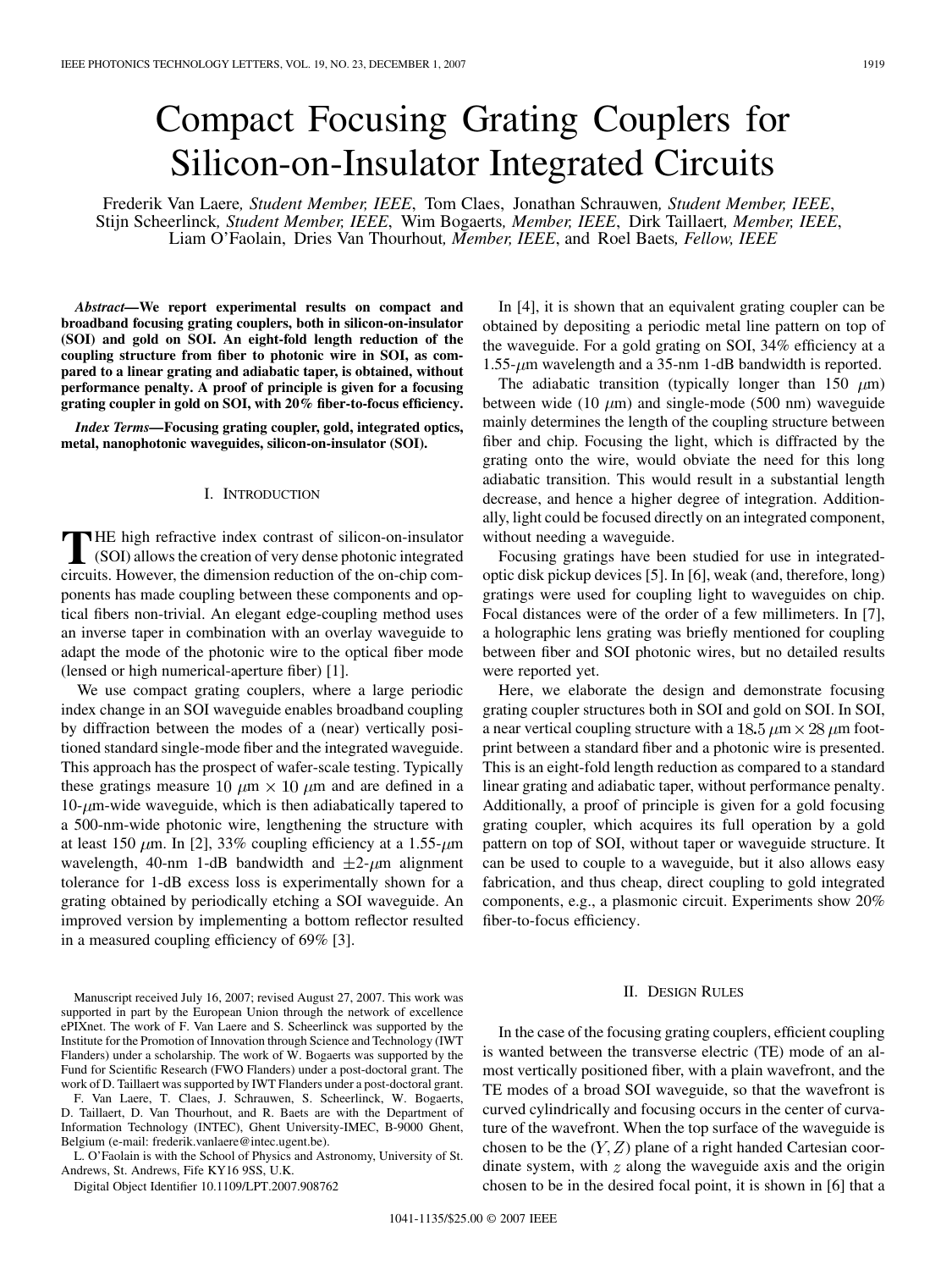focusing grating can be obtained by curving the grating lines as follows:

$$
q\lambda_0 = n_{\text{eff}}\sqrt{y^2 + z^2} - zn_t \cos \theta_c.
$$

Here, q is an integer number for each grating line,  $\theta_c$  is the angle between the fiber and the chip surface,  $n_t$  is the refractive index of the environment,  $\lambda_0$  is the vacuum wavelength, and  $n_{\text{eff}}$  is the effective index felt by the cylindrical wave in the broad waveguide with the grating. The grating lines are ellipses with a common focal point, that coincides with the optical focal point of the coupler. The focal distance can be related to the minimal line number. While rigorous design of the focusing gratings would require full 3-D simulations, we approximate by extrapolating 2-D designs of standard linear gratings for TE-polarization (electric field parallel to the grating lines) and coupling at  $\theta_c = 80^\circ$ . Near vertical coupling is used to avoid second-order reflection.

For the grating in SOI, the optimized design described in [2] is used, with a 630-nm period, 50% duty cycle and 70-nm etch depth, resulting in 37% theoretical efficiency at  $1.55$ - $\mu$ m wavelength. The focal distance (determining the minimal line number) is chosen as the distance where a spherical wave diffracting from the photonic wire, matches the dimensions of the fiber mode.

For the gold grating on SOI, finite-difference time-domain simulations have been used to optimize the linear grating. For SOI with 2- $\mu$ m oxide, the optimal coupler for  $\theta_c = 80^\circ$ , a central wavelength  $\lambda_0 = 1.55 \ \mu \text{m}$  and an air environment, was found to have a 590-nm period, 120-nm linewidth, and 20-nm lineheight. The theoretical efficiency is 32%. It is expected that higher efficiencies can be obtained by further optimizing the combination of coupling angle and SOI oxide thickness.

We directly applied the width and depth/height of the linear grating lines to the curved lines, and translated the period  $\Lambda$  to  $n_{\text{eff}}$  by using the projected Bragg-condition of the linear grating. We have neglected the fact that  $n_{\text{eff}}$  in the grating area differs from  $n_{\text{eff}}$  in the focusing area.

## III. FOCUSING GRATINGS IN SOI

# *A. Fabrication*

The SOI-structures were fabricated using 248-nm-deep UV lithography and inductively coupled plasma–reactive ion etching (ICP-RIE) dry etching [8]. The gratings are etched to a depth of 70 nm into the top silicon layer. The waveguides and tapers are defined in a separate patterning step and etched through the top silicon layer (220 nm). Alignment accuracy between grating and waveguides is around 50 nm. In Fig. 1, top view scanning electron microscope pictures of the fabricated structures are shown.

## *B. Characterization*

The performance of the couplers is determined from fiber-to-fiber transmission measurements, which are extensively described in [2]. A standard single-mode fiber, connected to a superluminescent light-emitting diode is positioned above



Fig. 1. (left) Focusing grating in SOI with a short taper (top view). (right) Focusing grating in SOI without taper, onto a low contrast aperture (top view).



Fig. 2. Measurement results for focusing grating couplers in SOI in both configurations.

a focusing input grating (at  $10^{\circ}$  with respect to the vertical axis). Another fiber, connected to an optical spectrum analyzer is positioned (also at  $10^{\circ}$ ) above a standard linear output grating with known efficiency. On the sample, we also have structures with two standard linear gratings (input and output) for referencing. In that case, a  $700-\mu m$ -long adiabatic taper (with 100% theoretical transmission) is used between wide waveguide (10  $\mu$ m) and single-mode wire (500 nm).

We have measured focusing grating couplers in the two different configurations shown in Fig. 1. In Fig. 1 (left), we use a focusing grating in combination with a short, linear, nonadiabatic taper to a 500-nm wire. In Fig. 1 (right), the light is focused by the grating onto a low contrast aperture ranging from 0.8 to  $2 \mu$ m. This low-contrast aperture was implemented in a 70-nm etch (instead of a full etch) using the same two-step etch process used to define the gratings. The lower lateral index contrast reduces reflections at the aperture. The transition from low-contrast to high-contrast waveguides is done adiabatically over a 30- $\mu$ m length.

The measurements are shown in Fig. 2. In the short-taper configuration, the focusing grating couplers perform equally well to the reference linear gratings. The fiber-to-fiber loss is 10.5 dB, corresponding with a coupling efficiency of a single grating coupler around 30%. The most compact structure of this type has a total footprint of 18.5  $\mu$ m (width of the grating) by 28  $\mu$ m (grating + taper). In the shallow-aperture configuration, the fiber-to-fiber loss increases slightly by 0.6 dB for the narrowest (0.8  $\mu$ m) aperture. The dimensions of the coupling